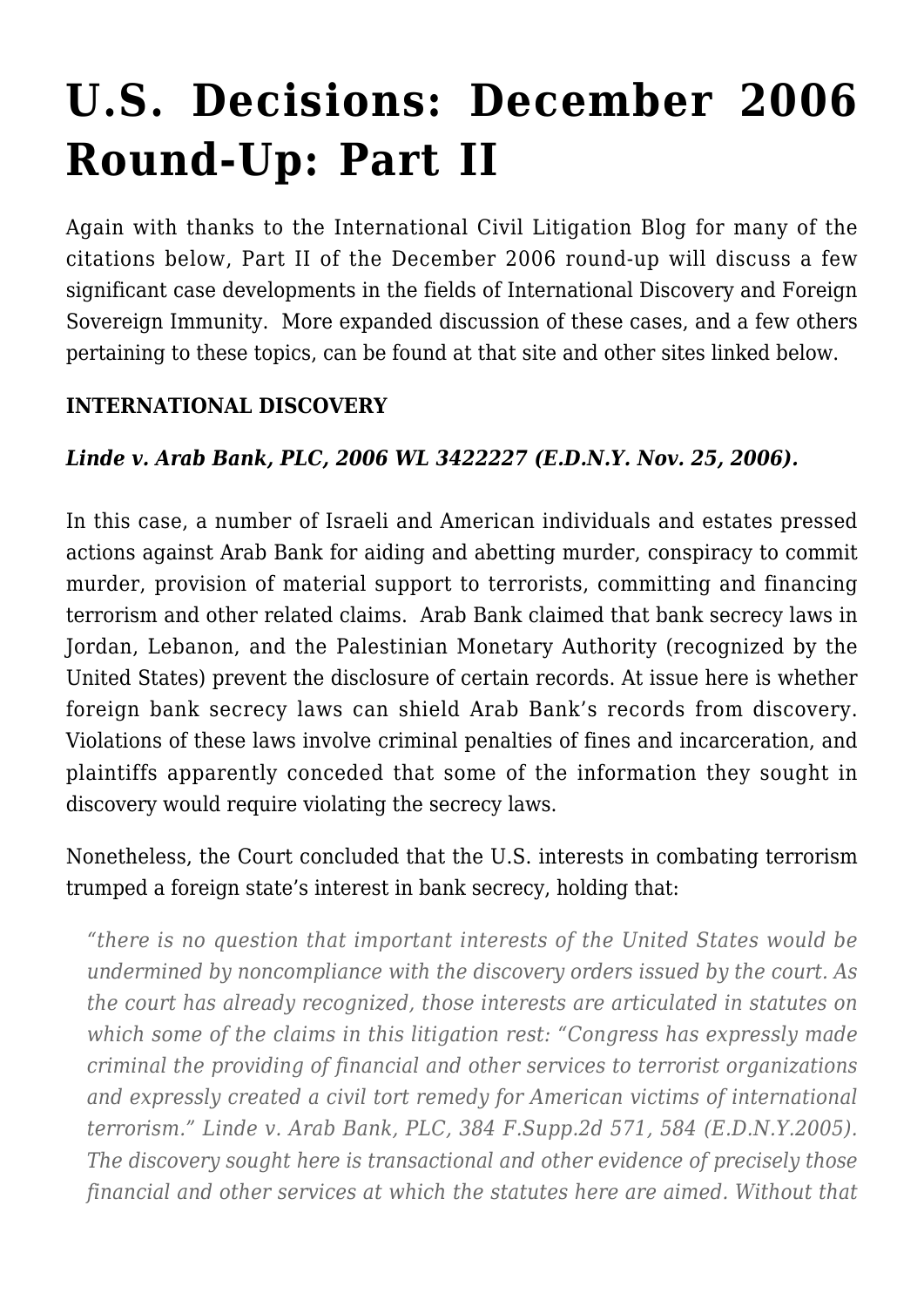*discovery, the interests expressed in those statutes will be difficult if not impossible to vindicate in this action."*

According to the court, although maintaining bank secrecy is an important interest of the foreign jurisdictions where the discovery sought here resides, that interest must yield to the interests of combating terrorism and compensating its victims. As members of the Middle East and North Africa Financial Action Task Force, both Jordan and Lebanon have expressly adopted a policy not to rely on bank secrecy laws as a basis for protecting information relating to money laundering and terrorist financing. Although the Palestinian Monetary Authority has apparently not expressly adopted any policies recognizing the subordination of bank secrecy to the interest of fighting terrorism, it is not a state, and its interests therefore need not be accorded the same level of deference accorded to "states" in considering comity. In any event, as the Palestinian Monetary Authority operates in an area governed at least in part by other authorities that have themselves engaged in terrorist activity, it would be absurd for this court to exalt the bank secrecy interests of those under the jurisdiction of the Palestinian Monetary Authority over the anti-terrorism interests of the United States and other recognized states in the region.The court ultimately concluded that Arab Bank should, with this opinion in hand, seek permission from appropriate governments to disclose information. The court deferred further action pending the outcome of this process. News source and blog discussions of this case can be found [here](http://www.cbsnews.com/stories/2004/07/06/terror/main627703.shtml?CMP=ILC-SearchStories) and [here](http://www.banklawyersblog.com/3_bank_lawyers/war/index.html).

#### *SEC v. Sandifur, 2006 U.S. Dist. LEXIS 89428 (W.D. Wash. 2006)*

This case involves an action against Defendants for securities fraud. A witness who is a United States citizen working in Luxembourg has declined Defendant's request to voluntarily appear in the United States for a deposition. The Walsh Act however, provides a U.S. Court with subpoena power over a national or resident of the United States who is in a foreign country if "it is not possible to obtain [a witness's] testimony in admissible form without his personal appearance." *28 U.S.C. § 1783(a)*. The issue presented here is whether the party seeking that subpoena power should be required to resort to the procedures outlined in the Hague Evidence Convention as a "possible" means of obtaining the testimony without a Walsh Act subpoena. The court noted that: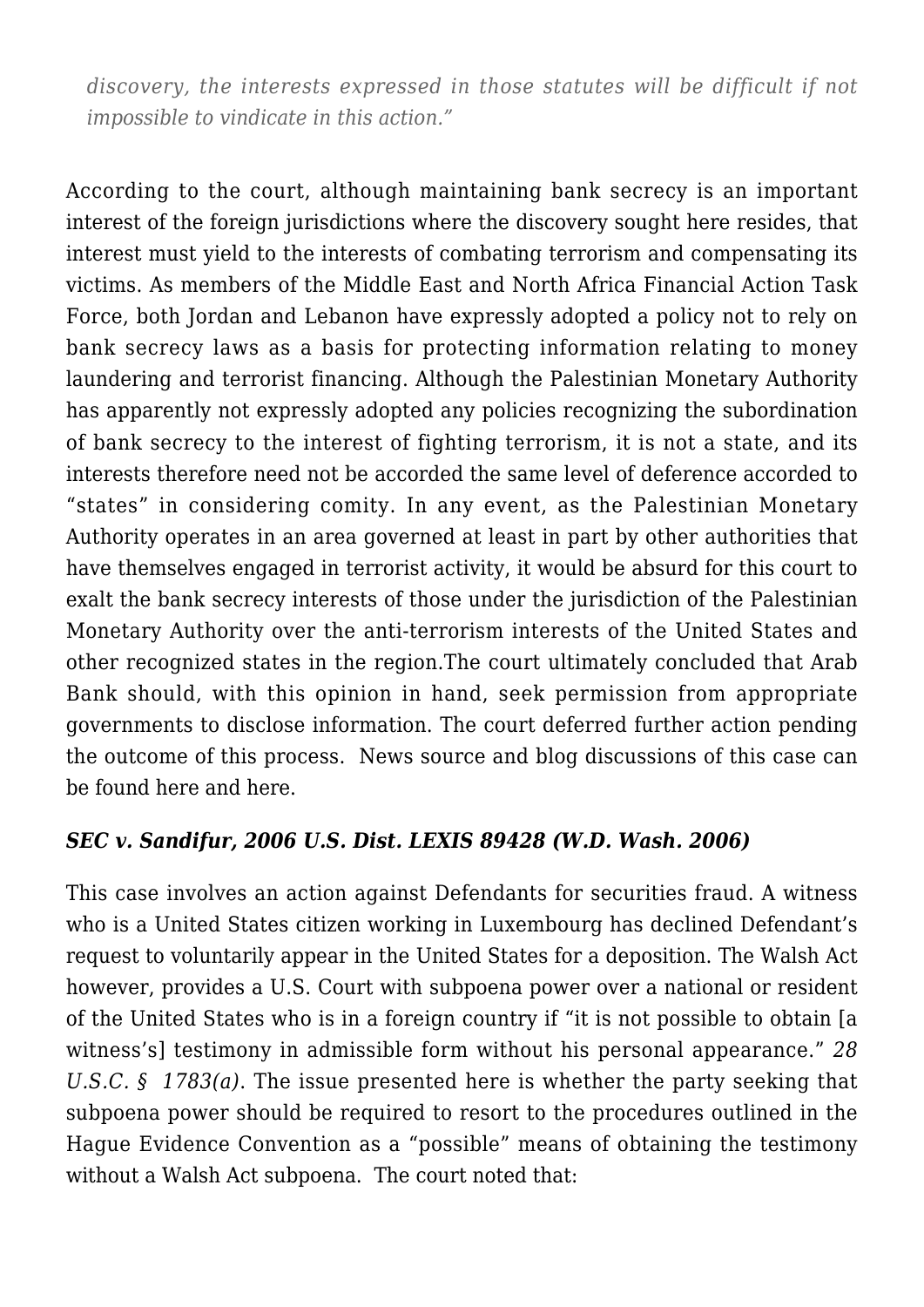*"Under the Walsh Act, subpoenas may be issued when it is "impractical" to obtain the information. . . . Impracticality occurs, for example, where resort to alternative methods is unlikely to produce the relevant evidence in time to meet impending discovery deadlines. The court held that "[u]se of the Hague Convention procedures in this case would be impractical. . . . [T]he discovery deadline of February 17, 2007 is only a few months away. Though the Parties disagree on precisely how long the Hague Convention procedures generally take to process letters of request, . . . it can take up to a year, and that at the end of the process the government of Luxembourg may exercise its right Under Article 23 of the Hague Convention not to grant such a request. [T]he issue here is not that the Hague Convention procedures are merely inconvenient because they would require more resources or expertise to implement, but rather that they are impractical in the context the looming discovery deadline and overall trial schedule. [T]he Walsh Act does not require a harsh rule of 20/20 hindsight to see whether it ever would have been possible to obtain the information via other means but rather whether, looking forward, it "is not possible to obtain [the] testimony in admissible form without [the witness's] personal appearance." 28 U.S.C. § 1783(a) (emphasis added). While a party's unreasonable delay may factor into the "interests of justice" analysis, the Act thus does not require denial of a subpoena where the alternative means would once have been theoretically feasible."*

Accordingly, the court held that "Defendants demonstrated that it is not possible to obtain [the requested] testimony in admissible form without his personal appearance and have thus satisfied both requirements to obtain a Walsh Act subpoena." The subpoena was accordingly granted.

Finally, the court discussed where the deposition should occur. The court considered London, but decided that this alternative would infringe upon the sovereignty of the UK. Forcing the foreign party to fly to New York seemed an excessive burden to the party and the court. Therefore, the court held that the deposition should proceed in Luxembourg. As for the infringement on Luxembourg's sovereignty:Any potential infringement on Luxembourg's sovereignty is outweighed by the imposition that the alternatives would impose on the nonparty witness. The Supreme Court has held that "American courts are not required to adhere blindly to the directives" of countries who oppose unauthorized, American-style discovery even when they have gone so far as to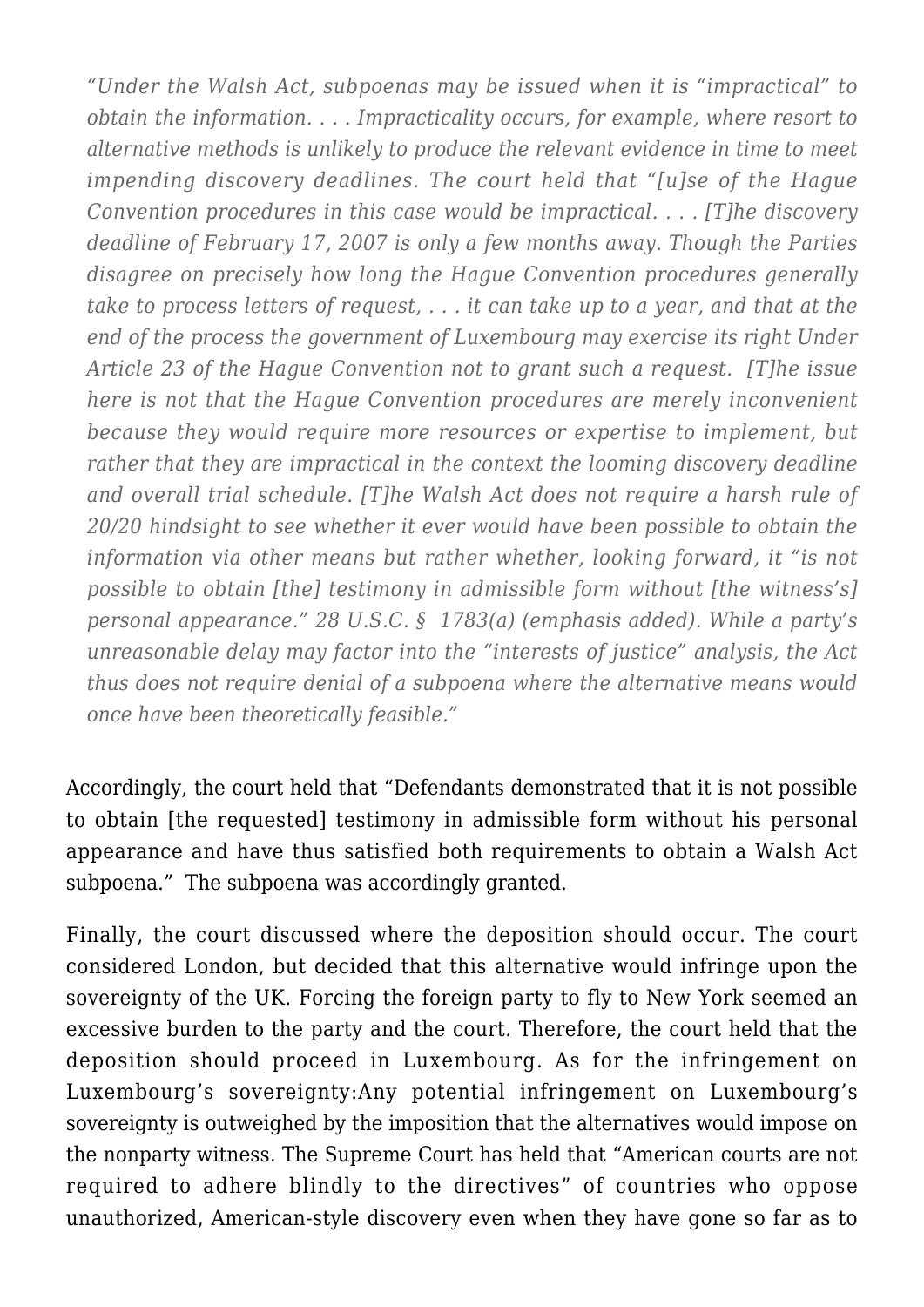enact "blocking statutes." Societe Nationale Industrielle Aerospatiale v. U.S. Dist. Court for S. Dist. of Iowa, 482 U.S. 522, 544 n. 29 (1987); see also Valois of America Inc. v. Ridson Corp., 183 F.R.D. 344; Rich v. KIS California, Inc, 121 F.R.D 254, 258 (M.D.N.C. 1998). While this Court recognizes that the "interest of foreign nations in the sanctity and respect of their laws is both important and deserving of significant respect," see In re Vitamins Antitrust Litig., 120 F. Supp. 2d 45, 54 (D.D.C. 2000), in this case any potential sovereignty concerns are outweighed by the countervailing considerations regarding the significant burden that would otherwise be imposed on a nonparty witness. This decision, particularly that the Hague Evidence Convention is an "impractical" process, seems to further weaken the strength of that Convention in U.S. Courts.

## *In re Application of Roz Trading Ltd., 2006 WL 3741078 (N.D. Ga. Dec. 19, 2006)*

Roz Trading, the Coca-Cola Export Company ("CCEC"), and the government of Uzbekistan entered a contract for a joint venture. Roz Trading alleges that Uzbekistan and CCEC seized its interest in the venture and accordingly brought its claim before the International Arbitral Centre of the Austrian Federal Economic Chamber in Vienna (the "Centre") in accordance with the contractual arbitration clause. Roz Trading sought the assistance of the court to obtain discovery from the Coca-Cola Company to be used in the arbitration.

Roz Trading relied upon 28 U.S.C. §1782(a) in requesting judicial assistance for document discovery. The court addressed whether section 1782(a) includes arbitrations before the Centre, a private arbitral forum. The Coca-Cola Company argued that the Centre is not a "tribunal" for purposes of §1782(a) because it is a private institution whose proceedings are voluntary and arbitral. Taking guidance from *Intel v. AMD*, 542 U.S. 241 (2004), wherein the Supreme Court determined that the Directorate-General of Competition for the Commission of the European Communities was a "tribunal," the court here held that private arbitral panels are also "tribunals" for 1782(a) purposes. In *Intel*, the Supreme Court drew special attention to the 1964 amendment to 1782(a) which "deleted the words 'in any judicial proceeding pending in any court in a foreign country,' and replaced them with the phrase 'in a proceeding in a foreign or international tribunal,'" and characterized §1728(a) tribunals as "first-instance decisionmaker[s], capable of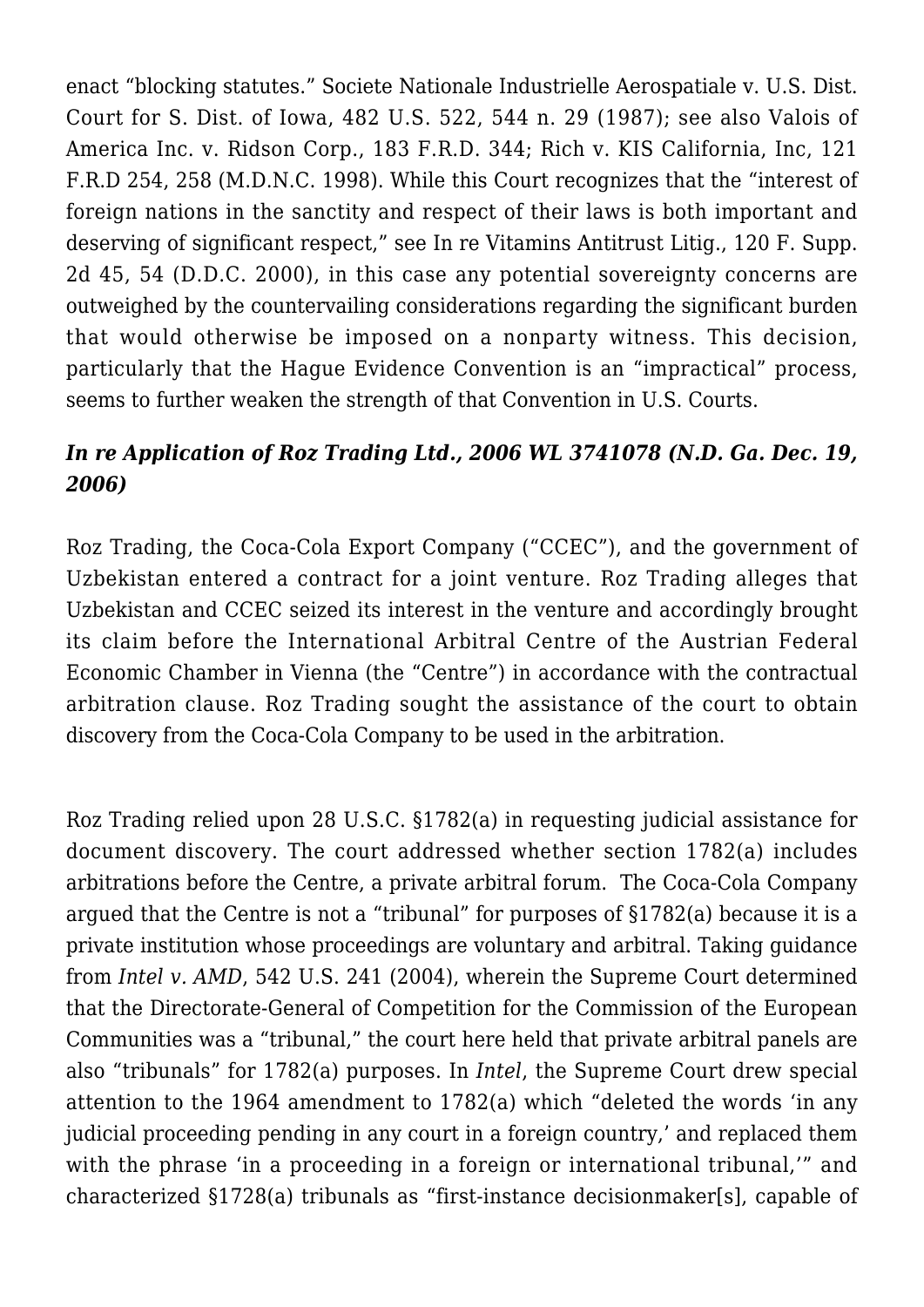rendering a decision on the merits, and as part of the process that could ultimately lead to final resolution of the dispute." Here, the Centre performs just such a function. Accordingly, "[t]he Court held that the Centre is a 'foreign or international tribunal' within the meaning of § 1782(a)." In so holding, the court expressly disagreed with both the Second and the Fifth Circuits which, prior to *Intel v. AMD*, held that only governmental bodies qualify as tribunals under 1782(a). *See Nat'l Broad. Co., Inc. v. Bear Stearns & Co., Inc.*, 165 F.3d 184 (2d. Cir.1999) and *Republic of Kazahkstan v. Beidermann*, 168 F.3d 880 (5th Cir.1999).

As a question of first impression in the Eleventh Circuit, the court issued an opinion fully supportive of international arbitration and robust judicial assistance for such forums. This opinion also fulfills the prediction of some commentators that *Intel v. AMD* would cause some courts to revisit whether private arbitration constitutes a tribunal under §1782.

# **FOREIGN SOVEREIGN IMMUNITY**

#### *Powerex Corp. v. Reliant Energy Services, No. 05-85 (U.S. 2006)*

In a possible watershed case regarding the Foreign Sovereign Immunity Act, the Supreme Court has now twice re-listed the cert. petition in *Powerex Corp. v. Reliant Energy Services*, 05-85, thereby pushing back its grant or denial of Certiorari until after its holiday break. The Questions Presented by the Petition are:

*1. Whether an entity that is wholly and beneficially owned by a foreign state's instrumentality, and whose sole purpose is to perform international treaty and trade agreement obligations for the benefit of the foreign state's citizens, may nonetheless be denied status as an "organ of a foreign state" under the Foreign Sovereign Immunities Act of 1976 ("FSIA"), 28 U.S.C. § 1603(b)(2), based on an analysis of sovereignty that ignores the circumstances surrounding the entity's creation, conduct, and operations on behalf of its government.*

*2. Whether an entity is an "organ of a foreign state" under the FSIA when its shares are completely owned by a governmental corporation that, by statute, performs all of its acts as the agent of the foreign sovereign.*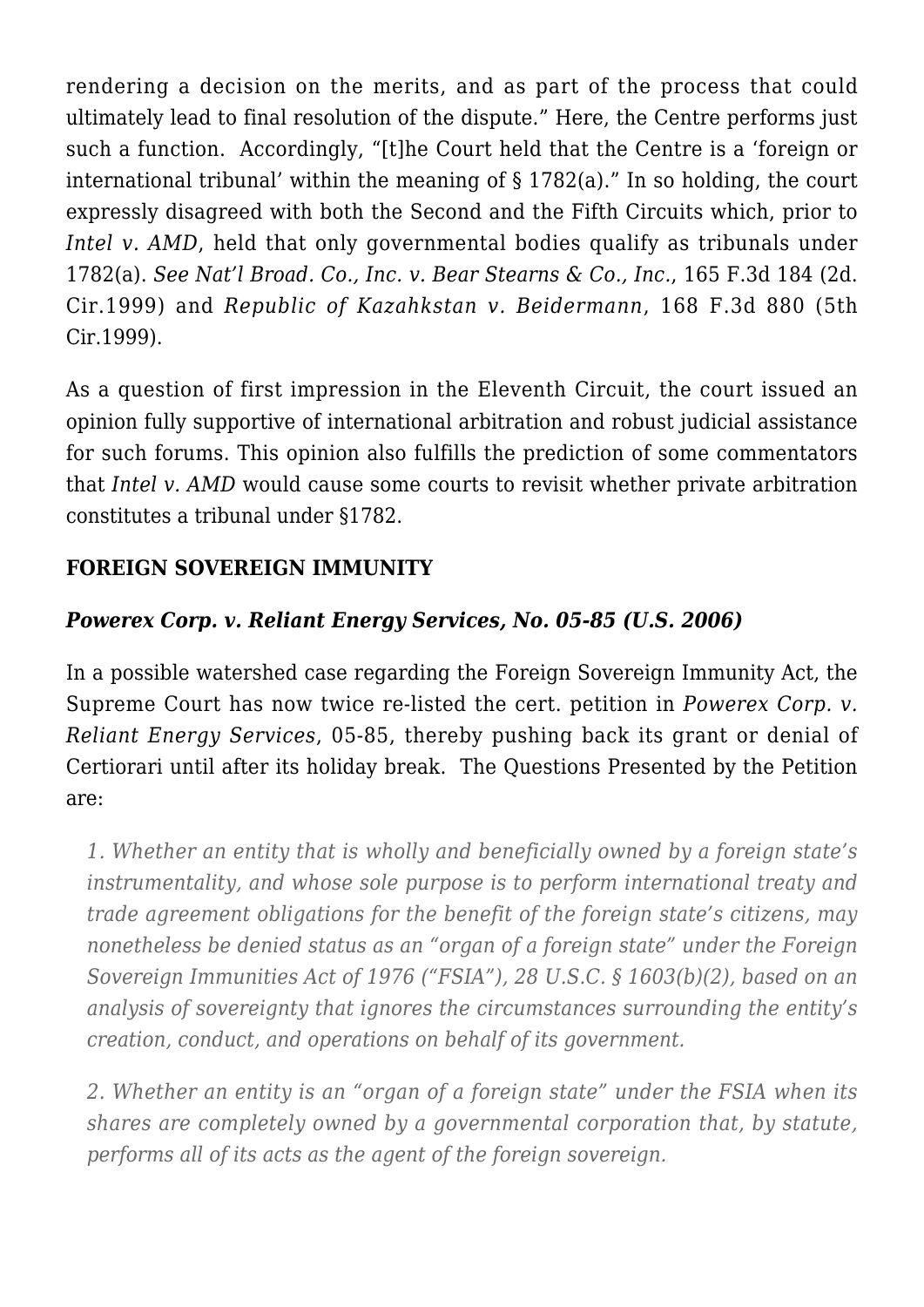The cases grew out of the energy crisis in California in 2000 and 2001. Powerex contends that it is an arm of the province of British Columbia in Canada, but the NInth Circuit Court rejected that argument. The full Petition is available courtesy of [SCOTUS Blog](http://www.scotusblog.com/)[here](http://www.usdoj.gov/osg/briefs/2006/2pet/6invit/2005-0085.pet.ami.inv.html). The [SG has recommended](http://www.usdoj.gov/osg/briefs/2006/2pet/6invit/2005-0085.pet.ami.inv.html) that the Court grant on the first question. The decision of the Ninth circuit opinion is available [here.](http://www.ca9.uscourts.gov/ca9/newopinions.nsf/5CD1579334F0DD5288256F63007B385B/$file/0257200.pdf?openelement)

## *Agudas Chasidei Chabad of U.S. v. Russian Federation, 2006 WL 3476236 (D.D.C. Dec. 4, 2006)*

This is fascinating case blending history and international law. It involves the proper possession of the historic collection of books and materials of the Agudas Chasidei Chabad ("Chabad"), an organization of Jewish religious communities located worldwide with origins in the Russian Empire. The organization's complaint against the Russian Federation and several Russian state agencies alleges that the defendants illegally took and retained a library and archive of Jewish religious books and manuscripts after World War II, which Chabad claims to rightfully own. On a motion to dismiss, the court heard: (1) Whether the Foreign Sovereign Immunities Act precludes jurisdiction over the case in US federal court; (2) Whether the act of state doctrine, which instructs US courts to presume the validity of actions taken by foreign governments within their territories, should preclude the court from ruling on the plaintiffs' claims; (3) Whether forum non conveniens should compel dismissal of the plaintiffs' action.

The Foreign Sovereign Immunities Act embodies the longstanding tradition of foreign sovereign immunity, but the Act includes a series of exceptions, one of which, the expropriation exception, the court found applicable to this case. For the exception to apply, the court needed to find that (1) property rights are at issue; (2) the property was taken in violation of international law; and (3) the property is owned or operated "by an agency or instrumentality of the foreign state and that agency or instrumentality' engages in commercial activity in the United States." The court granted the motion to dismiss regarding the library of works. Discussing the second prong, it concluded that the alleged taking of the property took place in the early 1920s, when the Fifth and Sixth Rebbes of the Chabad were citizens of the Soviet Union. In order for a taking to violate international law, the court reasoned, it must involve a state taking the property of citizens of a foreign state, and that condition was not satisfied in this case. Regarding the archives, however, the court found that the complaint alleged a